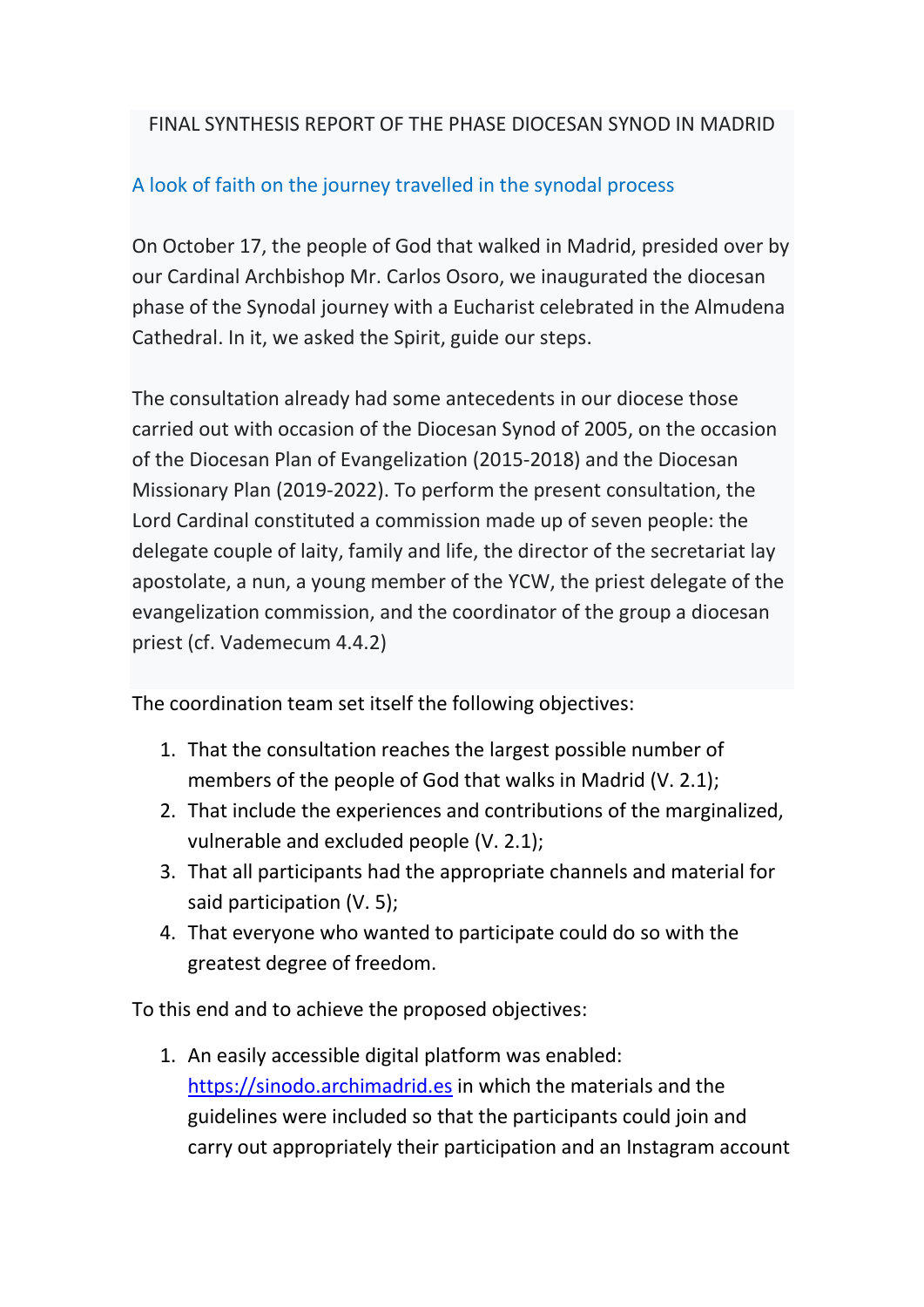was created: @madridencamino in order to get closer to young people.

- 2. Two forms of participation were offered, one shorter, in order to interfere as little as possible with the progress of communities and diocesan life in general (V. 3.1) and in which it was proposed to address only the fundamental question (DP. 26); and a broader one, in which, in addition to that question, participants were asked to address at least three of the ten thematic nuclei (DP. 30).
- 3. Cardinal Osoro convened the consultation of the diocesan representative bodies, Presbyterian and Pastoral Council, and held meetings with different groups: politicians of all parties (11-1- 2022); university professors and teachers (21-1-2022); entrepreneurs (2-2-2022); unions and associations of workers (28- 2-2022); artists and athletes (10-3-2022); discarded, poors and excluded (14-3-2022); and rectors of Madrid universities (3-5- 2022).
- 4. An expanded team was formed to coordinate the consultation with representatives of each of the territorial and sectoral vicarages.
- 5. And the maximum diffusion was given to the different diocesan realities (vicarages, seminary, parishes, movements…) through synod presentations and the synodal consultation and group meetings.

The synodal consultation has already been in itself an expression of a way of being church as People of God who walk together, and a practical exercise of synodality in which many have participated: the Pastoral and Presbyteral Council of the Diocese, the Councils of the Vicariates, Delegations, Cathedral Chapter, 173 parishes, movements and ecclesial communities, seminarians, occasional practitioners, practitioners usual… And they wanted to join the query, too, Indifferent, distant, poor and excluded, popular movements and associations, NGOs, academic centers and cultural, believers of other Christian confessions and other religions...

The contributions have reached us through very different channels (responses to the form included in the platform, emails, handwritten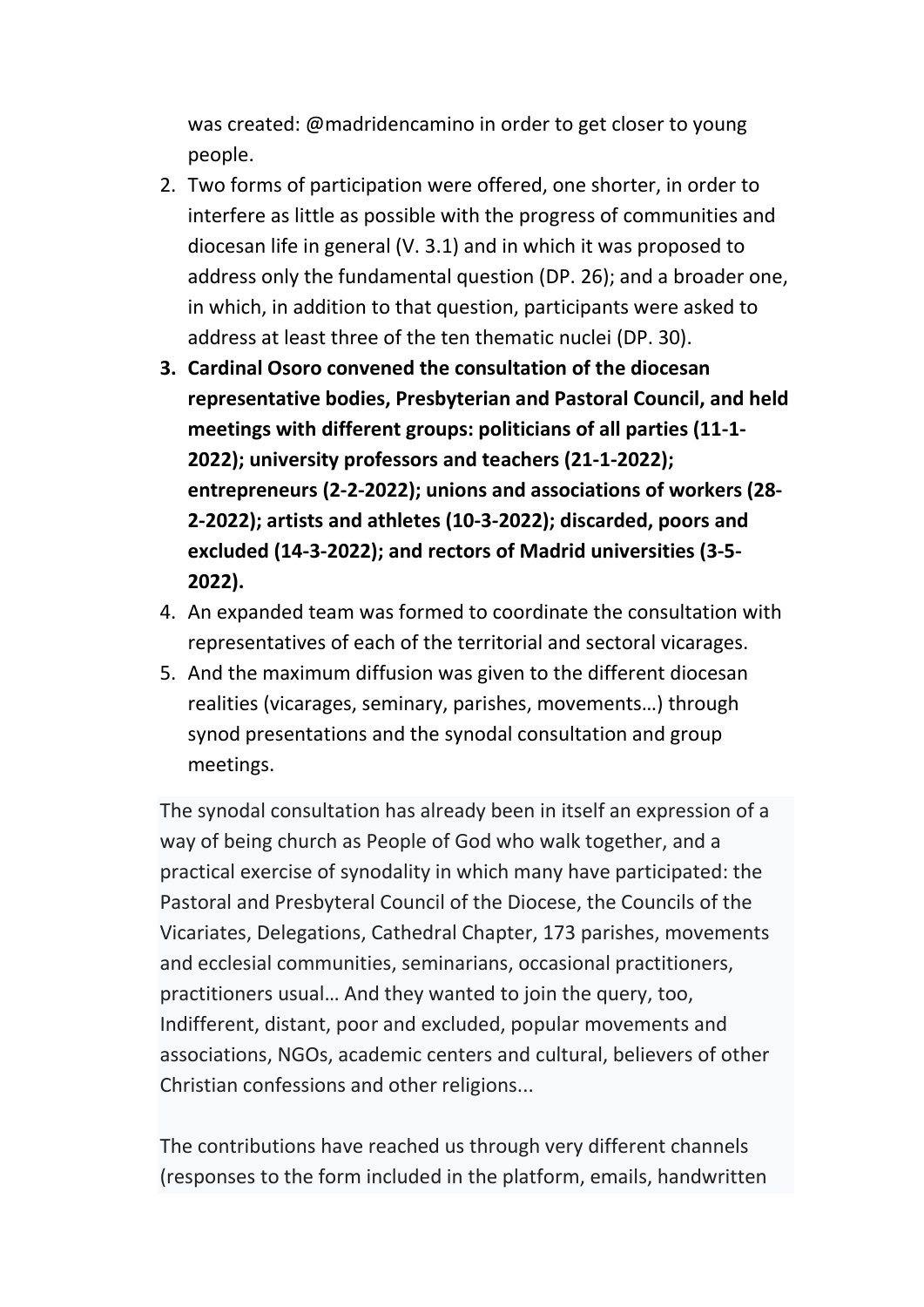letters…). I know they have collected 654 contributions. Some individual (V. 5.1), most of synodal groups, but also syntheses carried out in some parishes from the contributions of the groups constituted in them, parish assemblies, etc. All this represents 11,765 persons.

Among which we find people of all ages:

- Under 16 years (1.68%).
- $\bullet$  From 16 to 25 years old (4.89%).
- $\bullet$  From 25 to 40 years old (9.79%).
- $\bullet$  From 40 to 60 years old (54.44%).
- And over 60 years old (29.20%).

Of different situations ecclesially speaking:

- Engaged in some action of the Church (60.11%)
- Regular practitioners (32.87%)
- Occasional practitioners (4.89%)
- Distant (1.38%)
- Indifferent (0.46%)

Members of social, religious and cultural groups very different: old and sick, poor and excluded, former addicts, mentally ill seriously homeless, migrants and asylum seekers, prisoners, simple people from the neighborhood... Members of other religions (Muslims) and other Christian denominations (Evangelical and Orthodox). As well as representatives and participants of centers academic and cultural associations, popular movements and associations; non-governmental organizations, political parties, businesspersons…

A large enough sample to reflect the plurality of the Church in Madrid and its different sensitivities, and which also tries to collect the sensitivity, the hopes and concerns of our society. But, above all, a sample which very clearly collects the main proposals that the Church of Madrid wants present to the Synod of Bishops.

The diocesan phase of the process closed on May  $7<sup>th</sup>$  with a meeting at the Almudena esplanade in which around 1,600 people participated face-to-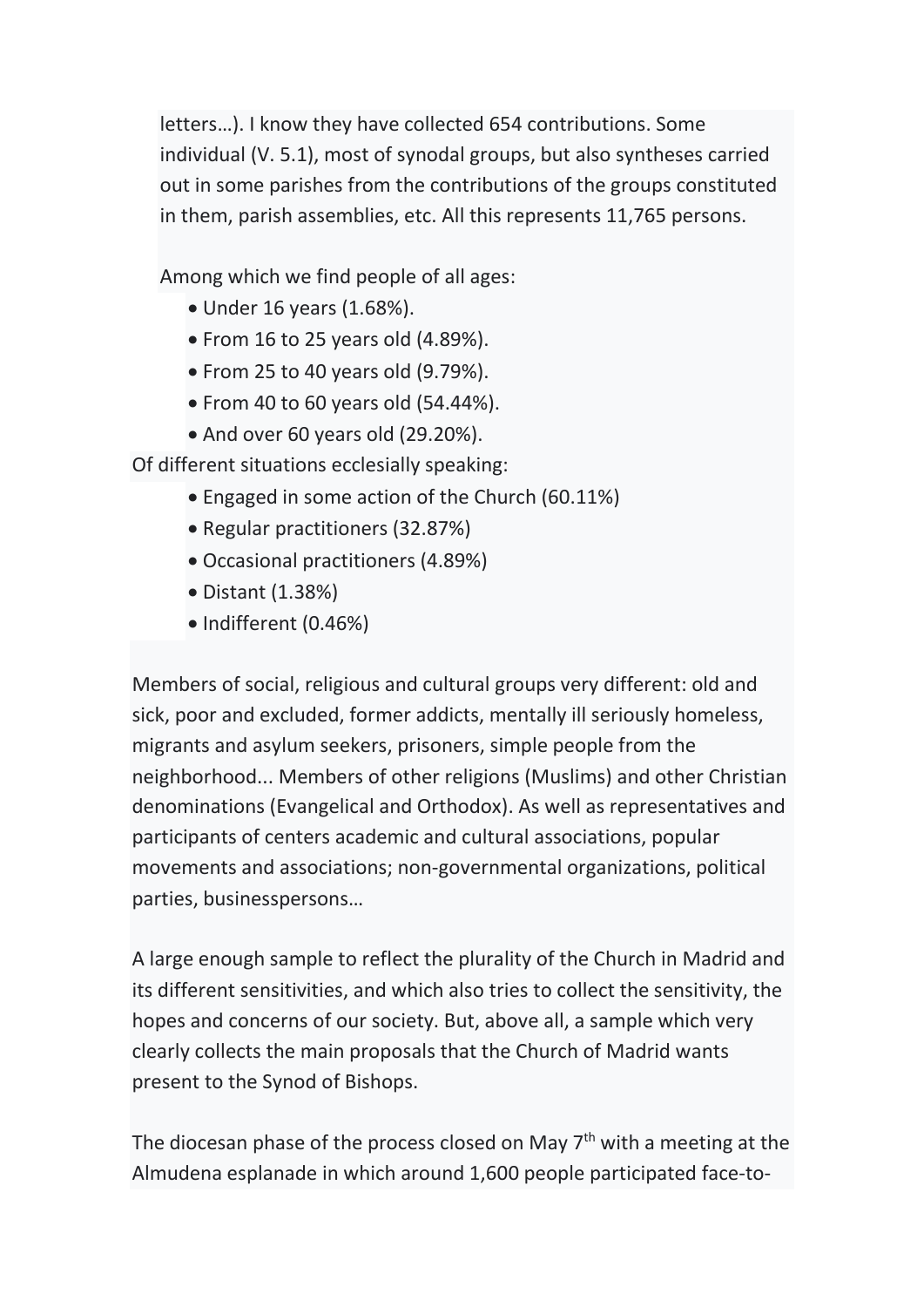face, and with a live or recorded YouTube follow-up of more than 4,000 tickets. This concluding act had three main objectives:

1. Festively celebrate the lived process.

2. Make known the main lines of the contributions to the consultation. For all we use four videos, which we attach as a contribution complementary, and three interviews.

3. After discernment and participation in the consultation, give thanks to the Father for the road travelled celebrating thanksgiving sitting like brothers at the table of the Lord Jesus, and ready to resume the mission; that beautiful task of the proclamation of the Gospel and of service to our city and our world.

An evaluation of the entire process lived up to now; allow us to recognize some difficulties and strengths, as well as some surprises.

## A discernment about the themes or issues that have resonated more strongly

As we have already pointed out before, all the participants in the consultation addressed the fundamental question, while only part of the groups chose to contribute on the thematic nuclei. Regarding the fundamental question 63% of the contributions made reference to the first part of the question: "How is this walk together carried out in the particular Church itself with the Holy Spirit?", and a 73% referred to the second part: "What steps does the Holy Spirit invite us to take to grow in our walk together?

Regarding how this "walking together" is carried out today, the aspects of positive (29%) than negative (18%), although that does not mean that there is not a critical look at our own reality (17%). In addition, regarding the second, "What steps invites us to give the Spirit…?" the contributions indicate among others and following the Order of priorities:

- Promote welcoming and listening (47%).
- Foster community spirit (25%).
- Be flexible and evolve over time (24%).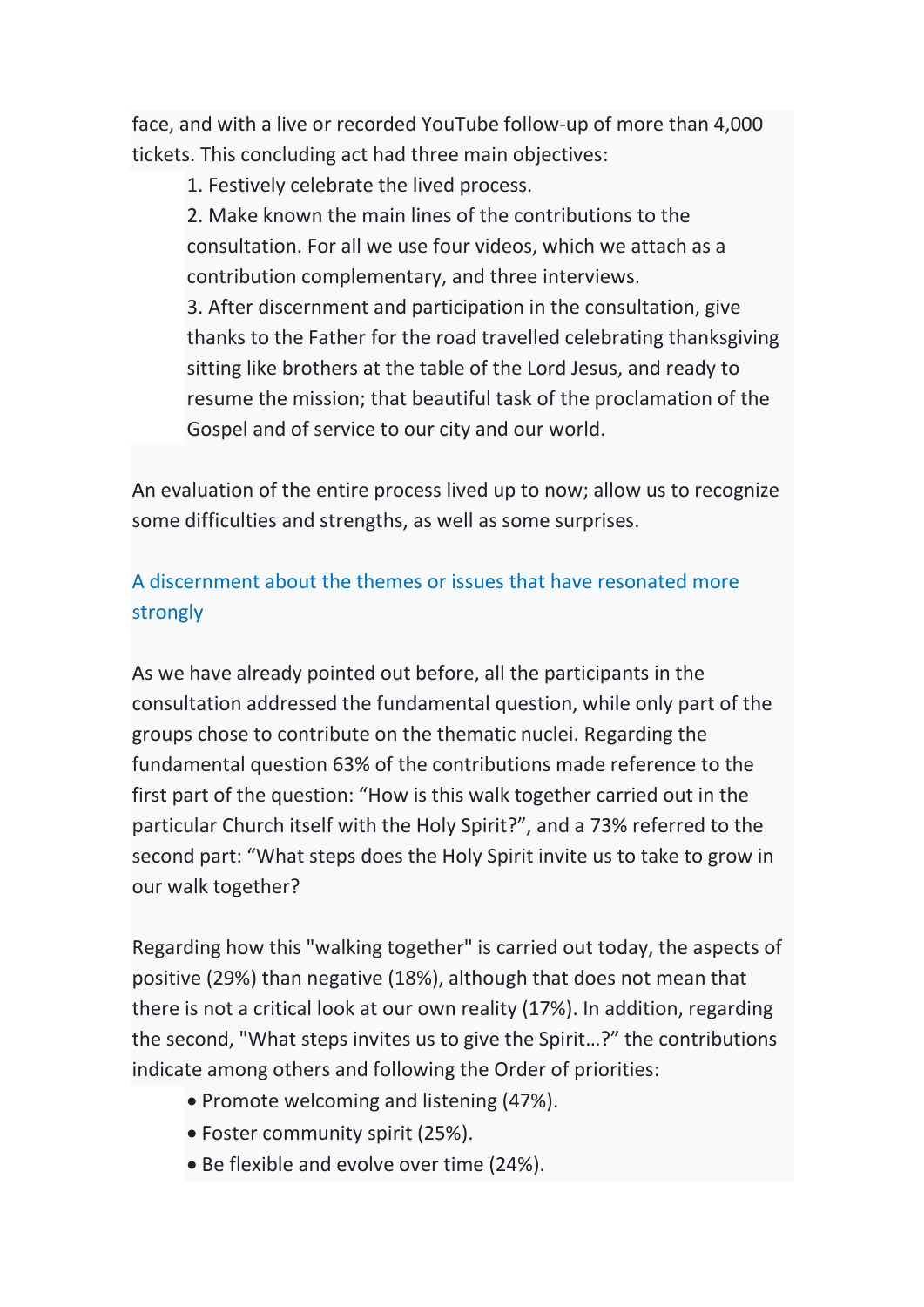- Go out to the peripheries and build bridges (24%).
- Discern and live in coherence with the Gospel (23%).
- Strengthen our spiritual life thanks to prayer, sacramental life and the personal encounter with God (21%).
- And a preferential option for the poor and justice (14%)

However, in addition to the explicit content of the contributions, a careful reading of these also allow us to recognize some interesting aspects:

 One of the probably most significant features of all contributions is lack of awareness of belonging to the local Church. Most understand by such and focus their attention on their own parish, group or community base, the movement, ignoring belonging to the Diocesan Church, the neighbouring parishes, the vicarage, or the existence of other movements.

 And another characteristic feature, not only of the contributions to the question fundamental but also to the ten thematic nuclei, it is a very widespread in many of the issues that we must address, but not so in the way to do it or in the objectives to be achieved.

Regarding the ten thematic nuclei, the first thing that jumps out at you is the difference of the interest they have aroused, which guides us on the sensitivity, or lack thereof, of our People of God on some aspects or others. On "dialogue with the other Christian confessions" is only reflected in 15% of the contributions, while that "taking the floor and speaking clearly" attracts the attention of 48% of the contributions.

Beyond the interest attracted by the different thematic nuclei, there are the contributions that are made from them. We are aware that the Church and society we are on the same path, we are fellow travellers side by side (3.4%). For this to be true and not wishful thinking, a significant number of contributions of those who address this topic (28%) consider it necessary to propose and participate in vicarage and diocesan activities. An important number we consider those who took this thematic nuclei as the object of their discernment, but not thus if we refer to the total contributions (only 8%).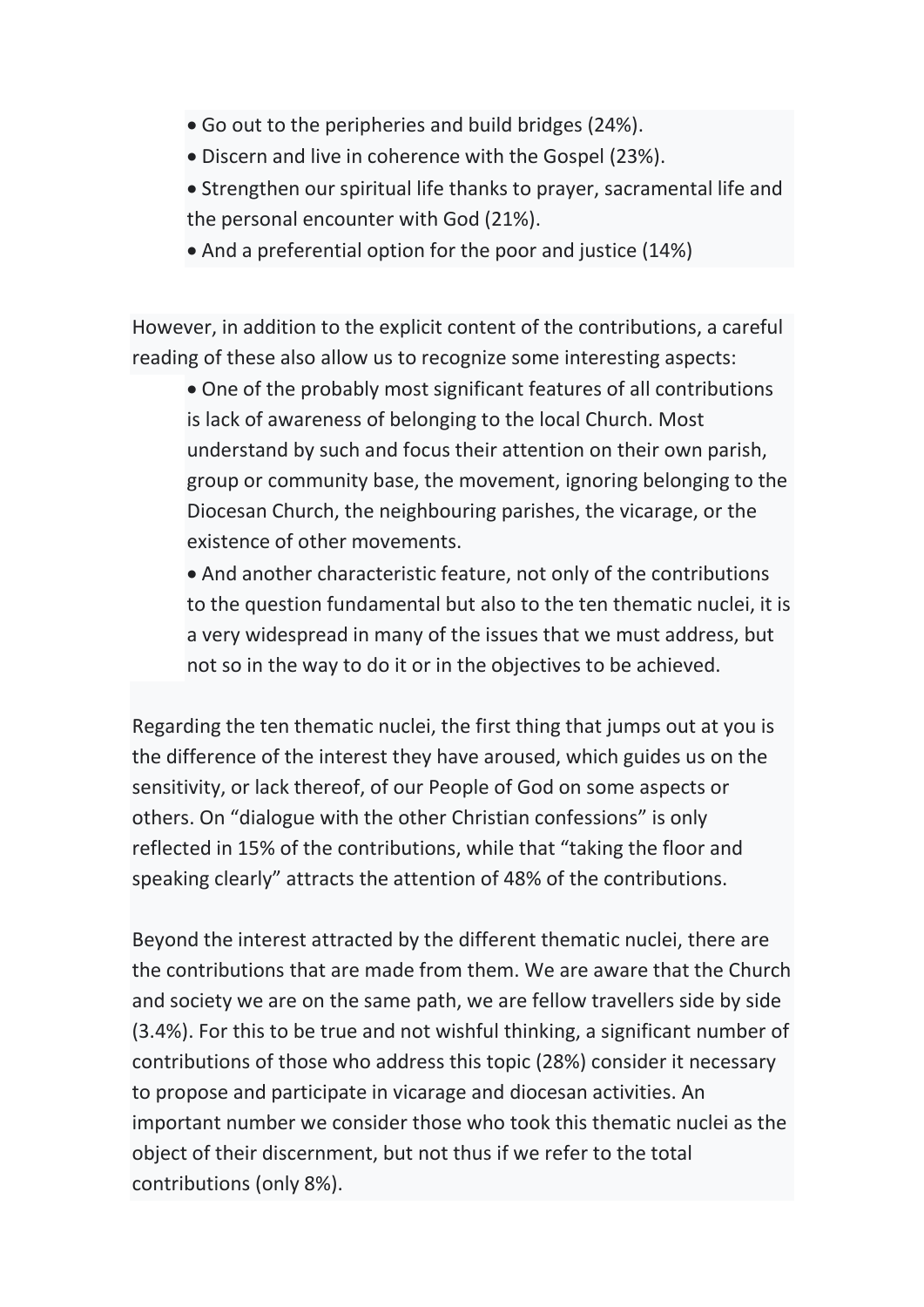As we have already pointed out above when referring to the contributions of the question fundamental, the need to welcome and listen is one of the aspects that has elicited more unanimity. In order to be able to carry out the contributions that have addressed these thematic nuclei, which in this case reaches 51%, point out that it is necessary that such listening be a hallmark in our way of relating to each other of us and to relate to the world, and consider that:

 We must overcome the prejudices and stereotypes that hinder it (21%),

 $\bullet$  In addition, listen carefully to the voice of minorities and the excluded (31%), in order to that they also have a voice in the Church.

A listening that dignifies, and that includes and does not mark distances. A whole process, which leads us to act accordingly (10%). We need them to be heard laity (69%) and consecrated men and women (7%), as well as the voice of minorities, of those discarded and excluded (31%). In addition, we need to lend a listening ear to the social and cultural context in which we live (11%). In this last sense, it is very a single contribution claiming to listen to the rural world is significant. A contribution that makes us realize the danger we have in this macro diocese, predominantly urban, that the rural is ignored.

However, not only the need to listen is underlined, but also the need to speak clear (topic addressed by 48% of the contributions). They go in two directions: how to speak and what to say. Regarding the first, it is split, as a piece fundamental, of the need for personal and community testimony (22%), with a current language (13%), which makes the message of the Gospel more understandable and accessible (7%), and that the voice of the Pope and the hierarchy be heard (8%); using the media and networks (26%); regardless of what is politically correct and without fear of what they will say (16%), and independently, also, of the ideologies, the political parties and the powers of this world (6%). And regarding the second: the content, we must say that the contributions indicate the need for our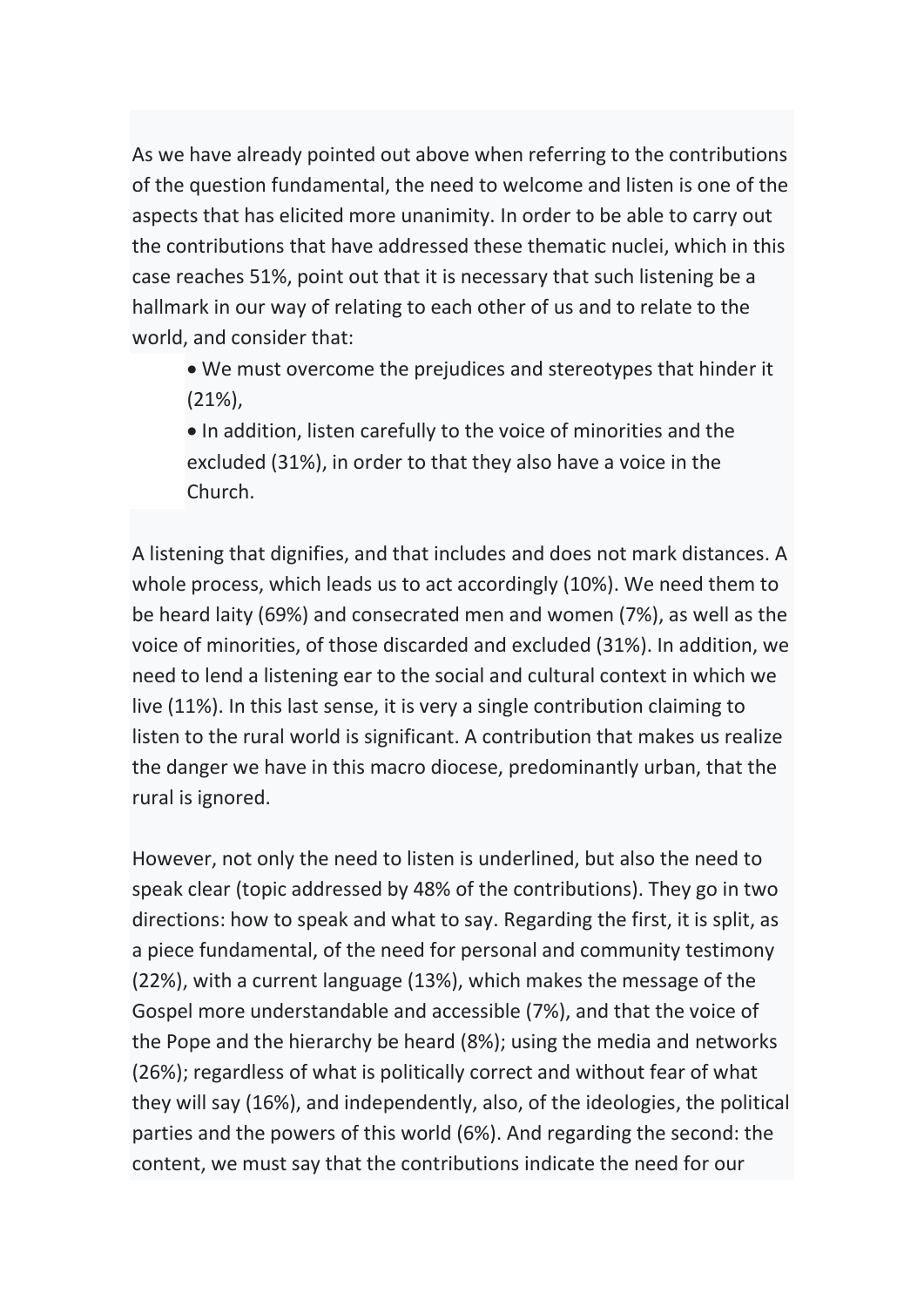speech to defend the dignity of the human being and life (6%), makes known and proposes the social doctrine of the Church (4%), denounce injustice and inequality (3%), and publicly value the action Church charity (3%).

On the other hand, (42% of) the contributions address the issue of coresponsibility on mission:

- They consider it necessary to promote participation, coresponsibility and role of the laity (48%).
- They invite to overcome clericalism, both of the priests and of the laity (33%).
- And value the plurality of charisms and ministries (24%)

In addition, 41% of the total contributions focus their attention on the issue of authority and the participation. They dream of a participatory and co-responsible Church, as follows from synodality, in which, according to the opinion of those who have approached this topic, listening cues must be created, in order to be able to share and participate in the interior of the Church (60%); and demand that the exercise of the priestly ministry value and respect synodality, and be exercised as a service to communion and participation of the entire People of God (39%). The fact is that some contributions spontaneously express gratitude for the same query.

All of this presupposes discernment for decision-making (a topic that has interested to 37% of the participants). They consider that it is necessary to strengthen the organs of participation (60%) and caring for communion (30%), aware of the role that in everything This is what our pastors play (27%). And in order to advance in this "walk together" the participants in the consultation consider it necessary to train us in synodality (according to indicate 25% of their contributions) in response to the tenth thematic nuclei.

Finally, 33% of the contributions point out the need to rethink our way of celebrating the faith, and they want it to be more alive, simpler and closer, more participatory, and deeper.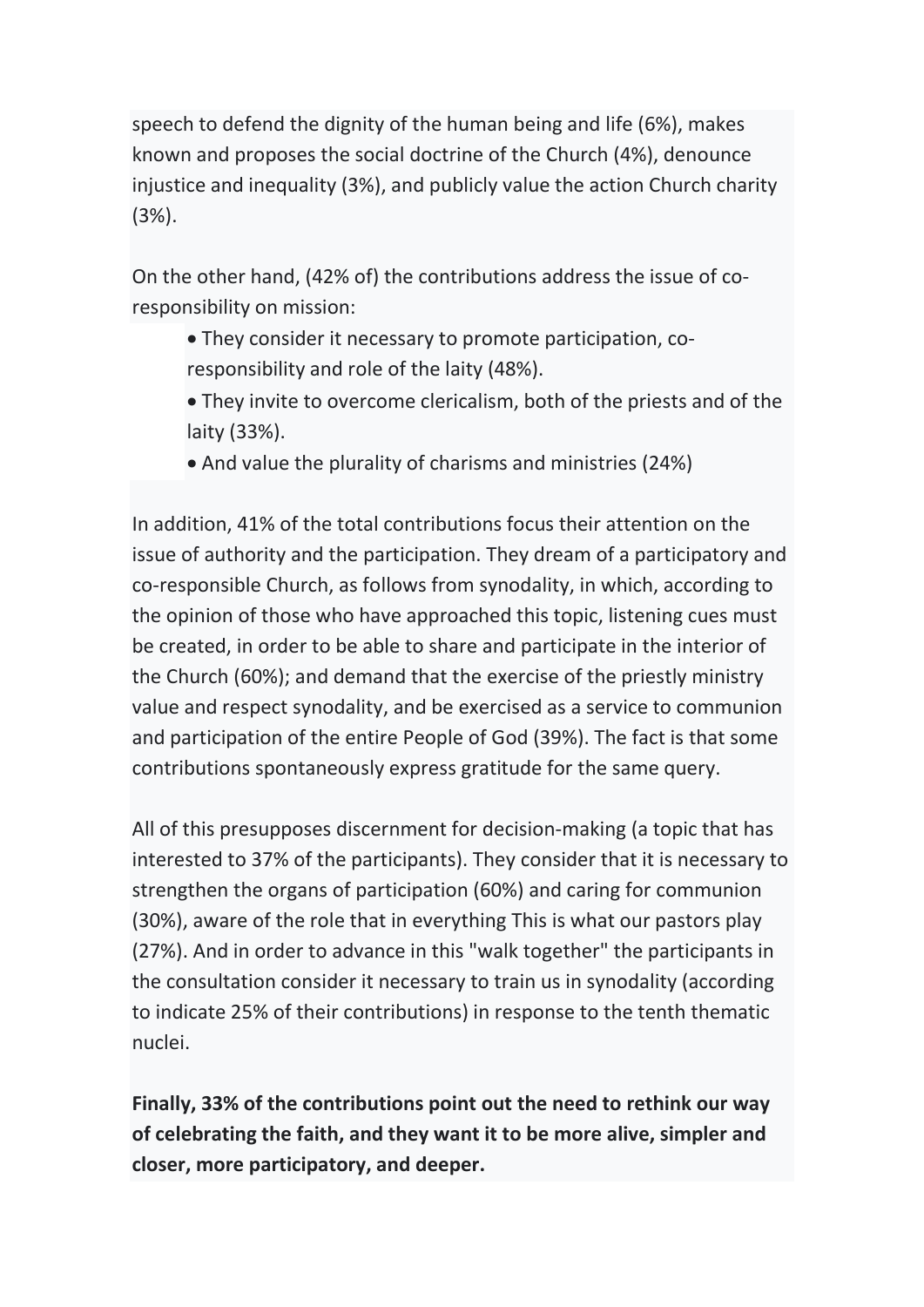In a prophetic key, where is the Holy Spirit taking us? (What steps do we have to take together to be a people of God going forth, in dialogue with society)

If we focus our careful reading on the contributions, paying attention to what is refers to the steps that we have to take together as God's people going forth, in dialogue with society, we must point out, once again, that, although there is a wide consensus on the issues that we must face, there is not the same agreement regarding how far we must go even in those who enjoy greater unanimity.

On the other hand, it is true that from the contributions to the consultation, we can recognize a number of shared lines that enjoy majority agreement, but It is no less true that it is precisely here that they have manifested themselves with greater clarity resistance to addressing some issues. Resistors that do not appear so much in the participants in the consultation, but in those who have abstained at the time of do it. A resistance that we believe is not only to consultation but to synodality itself, which goes beyond ignorance or skepticism, since it uses means outside the consultation to express their disagreement.

Well, in an attempt to present these aspects in which the Spirit seems guide our discernment and our journeying together, we will group them into three sections: urgencies and challenges addressed to the interior of the Church, challenges in relation to our way of situating ourselves in today's society, and some substantive issues to address.

Regarding the first, the challenges referred to within the Church, we can see that the Spirit invites us to take decisive steps in pastoral conversion. A conversion that, in addition to being a global attitude and putting everything at the service of the advertisement of the gospel, it also supposes some tasks that the contributions of the groups have considered higher priority. Thus, reading the total of the contributions, we find that in addition to the above, they point out the need to: